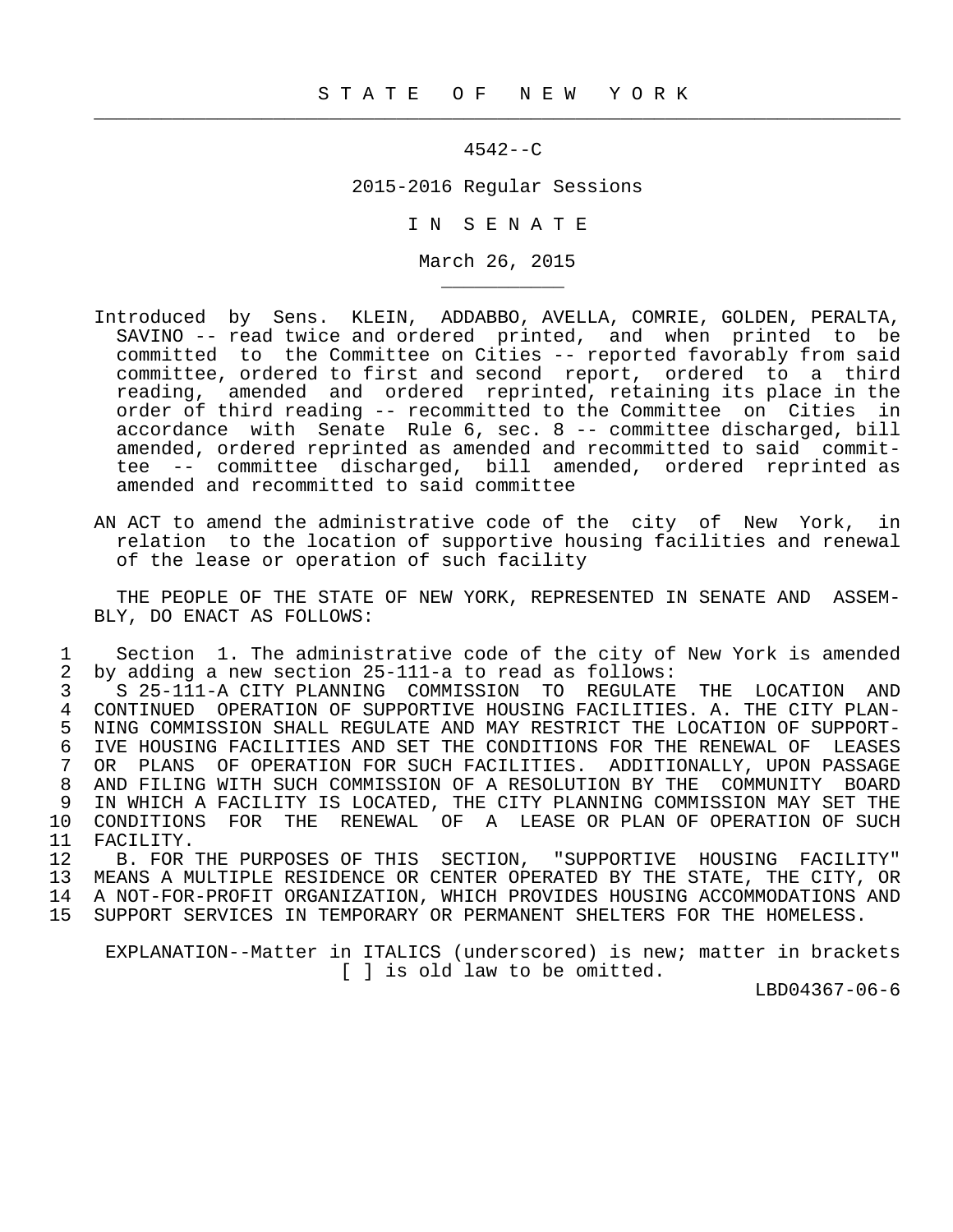1 C. THE CITY PLANNING COMMISSION SHALL NOT AUTHORIZE THE ESTABLISHMENT<br>2 OR LOCATION, OR, UPON PASSAGE AND FILING WITH SUCH COMMISSION OF A 2 OR LOCATION, OR, UPON PASSAGE AND FILING WITH SUCH COMMISSION OF A<br>3 RESOLUTION BY THE COMMUNITY BOARD OF THE LOCALITY IN WHICH A FACILITY IS 3 RESOLUTION BY THE COMMUNITY BOARD OF THE LOCALITY IN WHICH A FACILITY IS<br>4 LOCATED. THE RENEWAL OF THE LEASE OR A CONTRACT TO FINANCE THE OPERA-4 LOCATED, THE RENEWAL OF THE LEASE OR A CONTRACT TO FINANCE THE OPERA-<br>5 TION, OF A SUPPORTIVE HOUSING FACILITY UNTIL THE PROVISIONS OF THIS 5 TION, OF A SUPPORTIVE HOUSING FACILITY UNTIL THE PROVISIONS OF THIS<br>6 SECTION HAVE BEEN COMPLIED WITH. 6 SECTION HAVE BEEN COMPLIED WITH.<br>7 D. NO SUPPORTIVE HOUSING FACIL

T THE ORDER ON DETAIL THE ESTABLISHED OR LOCATED IN THE CONTROLLING CONTROLLER THE SECTION CONTROLLER THE STREET OR THE CONTROLLER THE SECTION SHALL THE 8 THE CITY, NOR, PURSUANT TO SUBDIVISION HOF THIS SECTION, SHALL THE 1999 ELEASE FOR OR A CONTRACT TO FINANCE THE OPERATION OF SUCH A FACILITY BE 9 LEASE FOR OR A CONTRACT TO FINANCE THE OPERATION OF SUCH A FACILITY BE 9 PENEMED. UNTIL THE OPERATOR THEREOF SHALL HAVE FILED NOTICE OF SUCH 10 RENEWED, UNTIL THE OPERATOR THEREOF SHALL HAVE FILED NOTICE OF SUCH<br>11 PROPOSED OR EXISTING SUPPORTIVE HOUSING FACILITY WITH THE CITY PLANNING 11 PROPOSED OR EXISTING SUPPORTIVE HOUSING FACILITY WITH THE CITY PLANNING 12 COMMISSION AND THE COMMUNITY BOARD OF THE LOCALITY IN WHICH SUCH FACILI-<br>13 TY IS PROPOSED TO BE LOCATED OR IS LOCATED. SUCH NOTICE SHALL CONTAIN A 13 TY IS PROPOSED TO BE LOCATED OR IS LOCATED. SUCH NOTICE SHALL CONTAIN A<br>14 DESCRIPTION OF THE SCOPE, NATURE, SIZE AND KINDS OF TREATMENT PROGRAMS 14 DESCRIPTION OF THE SCOPE, NATURE, SIZE AND KINDS OF TREATMENT PROGRAMS 15 TO BE PROVIDED, THE SPECIFIC ADDRESS OF THE FACILITY, THE NUMBER OF 16 ANTICIPATED RESIDENTS OR CLIENTS, THE ENTITIES THAT FINANCE ITS ESTAB-<br>17 LISHMENT OR OPERATIONS, AND THE AMOUNT OF FINANCING ISSUED TO ESTABLISH 17 LISHMENT OR OPERATIONS, AND THE AMOUNT OF FINANCING ISSUED TO ESTABLISH 18 AND OPERATE SUCH FACILITY STATED AS BOTH A SPECIFIC DOLLAR AMOUNT AND AS<br>19 A PERCENTAGE OF THE TOTAL AMOUNT OF ALL MONEYS USED TO ESTABLISH AND 19 A PERCENTAGE OF THE TOTAL AMOUNT OF ALL MONEYS USED TO ESTABLISH AND 20 OPERATE SUCH FACILITY. 20 OPERATE SUCH FACILITY.<br>21 E. NOT LESS THAN FOR

21 E. NOT LESS THAN FORTY-FIVE DAYS NOR MORE THAN NINETY DAYS AFTER AN 22 OPERATOR'S NOTICE PURSUANT TO SUBDIVISION D OF THIS SECTION. THE CITY 22 OPERATOR'S NOTICE PURSUANT TO SUBDIVISION D OF THIS SECTION, THE CITY<br>23 PLANNING COMMISSION SHALL HOLD A PUBLIC COMMUNITY FORUM FOR THE PURPOSE 23 PLANNING COMMISSION SHALL HOLD A PUBLIC COMMUNITY FORUM FOR THE PURPOSE 24 OF OBTAINING PUBLIC AND COMMUNITY BOARD INPUT CONCERNING THE ANTICIPATED<br>25 IMPACT OF THE PROPOSED SUPPORTIVE HOUSING FACILITY OR THE CONTINUED 25 IMPACT OF THE PROPOSED SUPPORTIVE HOUSING FACILITY OR THE CONTINUED 26 OPERATION OF SUCH FACILITY UPON RENEWAL OF THE LEASE OR CONTRACT TO 27 FINANCE ITS OPERATION, UPON THE COMMUNITY AND IF THERE IS AN OVER 28 CONCENTRATION OF SUCH FACILITIES IN THE AFFECTED COMMUNITY. SUCH IMPACT 29 MAY INCLUDE AND RELATE TO ANY POTENTIAL ADVERSE EFFECT UPON THE COMMUNI- 30 TY CAUSED BY SUCH FACILITY BEFORE, DURING OR AFTER ITS ESTABLISHMENT OR 31 RENEWAL, AND THE OVER CONCENTRATION OF SUCH FACILITIES WITHIN SUCH LOCAL<br>32 COMMUNITY. THE CITY PLANNING COMMISSION SHALL AFFORD COMMUNITY MEMBERS. COMMUNITY. THE CITY PLANNING COMMISSION SHALL AFFORD COMMUNITY MEMBERS, 33 REPRESENTATIVES OF THE LOCAL COMMUNITY BOARD, LOCAL BUSINESSES AND RESI- 34 DENTS A REASONABLE OPPORTUNITY TO SPEAK ABOUT RELEVANT MATTERS AT SUCH 35 COMMUNITY FORUM AND MEASURES THAT MAY HELP TO MITIGATE AGAINST ANY<br>36 ANTICIPATED OR PAST ADVERSE IMPACTS UPON SUCH COMMUNITY. EVERY SUCH 36 ANTICIPATED OR PAST ADVERSE IMPACTS UPON SUCH COMMUNITY. EVERY SUCH 37 FORUM SHALL BE HELD UPON NOT LESS THAN TWENTY-DAYS-NOTICE-TO-THE-<br>38 AFFECTED-COMMUNITY-AND-THE-LOCAL-COMMUNITY-BOARD. 38 AFFECTED COMMUNITY AND THE LOCAL COMMUNITY BOARD.

39 F. THE CITY PLANNING COMMISSION SHALL, PRIOR TO ESTABLISHING THE DATE,<br>40 TIME AND LOCATION OF THE PUBLIC COMMUNITY FORUM, CONSULT WITH AND OBTAIN 40 TIME AND LOCATION OF THE PUBLIC COMMUNITY FORUM, CONSULT WITH AND OBTAIN<br>41 THE ADVICE AND CONSENT OF THE APPROPRIATE COMMUNITY BOARD AS TO ESTAB-41 THE ADVICE AND CONSENT OF THE APPROPRIATE COMMUNITY BOARD AS TO ESTAB-<br>42 LISHING A CONVENIENT DATE, TIME AND LOCATION TO CONDUCT THE FORUM FOR 42 LISHING A CONVENIENT DATE, TIME AND LOCATION TO CONDUCT THE FORUM FOR<br>43 THE LOCALLY IMPACTED COMMUNITY, SUCH FORUM LOCATION SHALL BE WITHIN THE LOCALLY IMPACTED COMMUNITY. SUCH FORUM LOCATION SHALL BE WITHIN 44 REASONABLE PROXIMITY OF THE PROPOSED SUPPORTIVE HOUSING FACILITY AND IN<br>45 SUITABLE FACILITIES THAT PROVIDE ADEOUATE ROOM AND ACCESS TO HEAR PUBLIC 45 SUITABLE FACILITIES THAT PROVIDE ADEQUATE ROOM AND ACCESS TO HEAR PUBLIC 46 COMMENTS PRESENTED.<br>47 G. NOT LESS THAN

47 G. NOT LESS THAN SIXTY DAYS, NOR MORE THAN NINETY DAYS, AFTER HOLDING<br>48 A COMMUNITY FORUM THE CITY PLANNING COMMISSION SHALL, AFTER DUE CONSID-48 A COMMUNITY FORUM THE CITY PLANNING COMMISSION SHALL, AFTER DUE CONSID-<br>49 ERATION OF THE COMMENTS AT SUCH FORUM, EITHER APPROVE, MODIFY OR DENY 49 ERATION OF THE COMMENTS AT SUCH FORUM, EITHER APPROVE, MODIFY OR DENY 50 AUTHORIZATION OR REAUTHORIZATION FOR THE LOCATION, ESTABLISHMENT OR 51 CONTINUED OPERATION OF THE SUPPORTIVE HOUSING FACILITY OR SUGGEST AN 52 ALTERNATIVE LOCATION FOR SUCH FACILITY. IF SUCH APPLICATION IS APPROVED 53 OR MODIFIED UPON APPROVAL, THE COMMUNITY BOARD SHALL OBTAIN SUCH DECI-<br>54 SION AND THE LENGTH OF TIME SUCH FACILITY IS AUTHORIZED TO REMAIN IN 54 SION AND THE LENGTH OF TIME SUCH FACILITY IS AUTHORIZED TO REMAIN IN<br>55 OPERATION, SHOULD SUCH APPLICATION BE DENIED, THE SPONSOR OF SUCH APPLI- 55 OPERATION. SHOULD SUCH APPLICATION BE DENIED, THE SPONSOR OF SUCH APPLI- 56 CATION SHALL BE PRECLUDED FROM REAPPLYING FOR APPROVAL OF THE LOCATION,